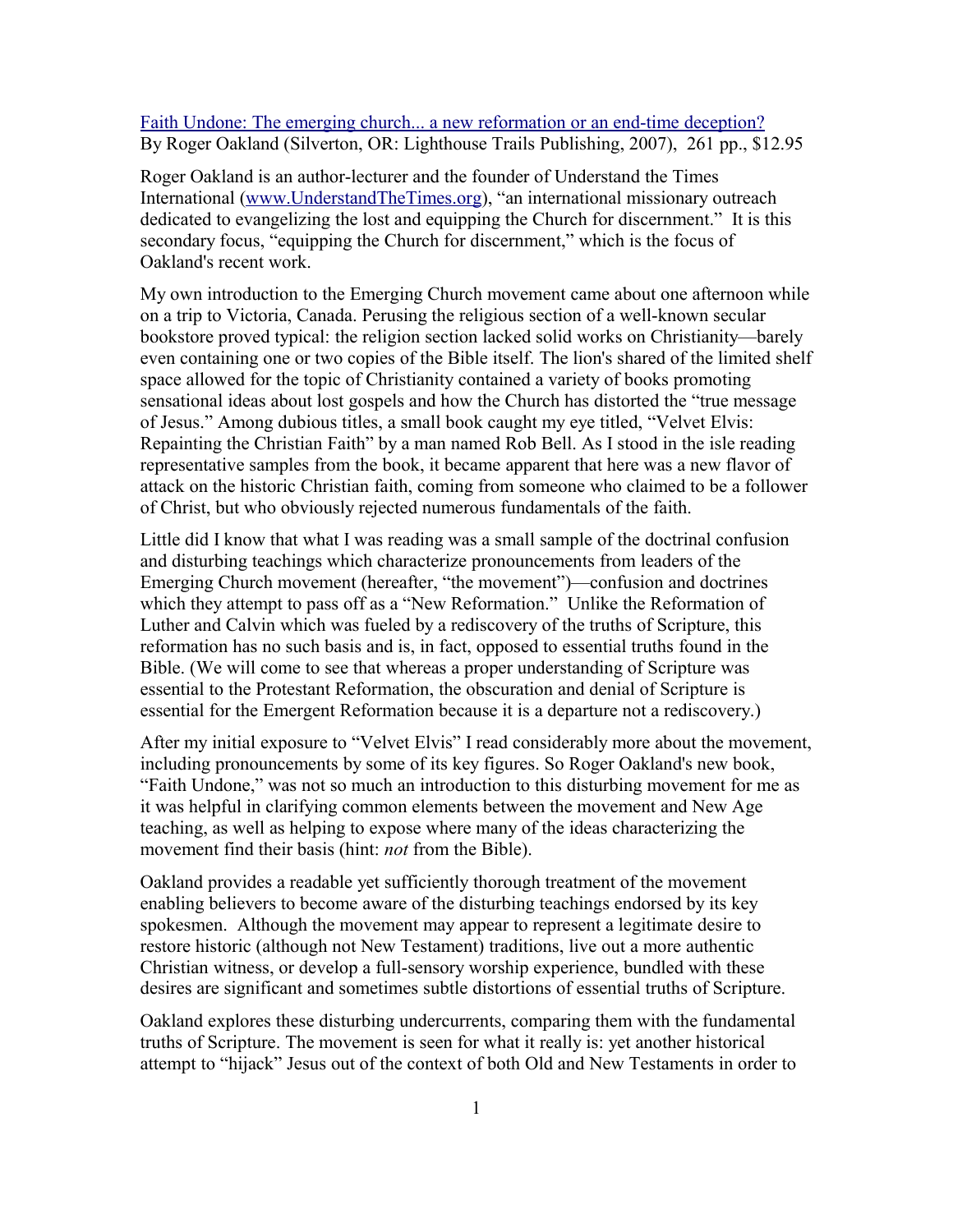"reinterpret" or "reimage" (I prefer Peter's terminology: *twist* – 2Pe. 3:16) His teachings.

Key aspects of the true gospel such as: the universality and darkness of human sin, the inability of man to approach God apart from Christ, the message of repentance and justification by blood sacrifice, and the full divinity of Jesus all come under fire by key voices in the movement while our Lord and Savior is summarily diminished and "reinterpreted" as a motivational champion of social change. Predictably, the movement also downplays or, in some cases, denies the need to be "born again," the exclusivity of the cross, and the Scriptural teaching concerning how God will bring about His kingdom: by negative intervention into the fully-flowered apostasy of man's attempt at selfredemption (Luke 18:8).

Among the more valuable aspects of the book are its discussion of the early contributors and underwriters of the movement, both secular and Christian, and its emphasis on contemplative prayer: especially its ties with mystical practices which open practitioners to the realm of the demonic and lead in the direction of an attempted synthesis of that which is holy with that which is pagan.

Of particular interest (or should I say *concern*) for those who have a systematic grasp of eschatology as taught by the Bible, is the movement's characteristic denial of two Biblical realities: the continued relevance of Israel as God's chosen nation and the denial of a future apostasy and the judgmental intervention of God into human history which finally establishes His kingdom. Thus, Emerging Church movement leaders are disparaging of those who employ a literal-historical hermeneutic (rule of interpretation) and tend toward embracing an interpretive approach to prophetic passages which deny a future period of apostasy and tribulation (e.g., preterist or idealist). Here, I am in agreement with one of Oakland's premises: the movement is unwittingly helping to set the stage for a growing "Christendom" which is completely out-of-step with God's revelation about what is to come.

More serious than issues of eschatology are unorthodox statements made by leaders in the movement regarding core aspects of the gospel such as the nature of the atonement, the exclusivity and means of redemption, and what it means to be "saved." Oakland also illustrates the profound negative effect such confusion has in relation to mission work and the growing tendency in evangelism to allow or even encourage integration of belief in Jesus with previously-held pagan beliefs (e.g. s*yncretism*) which compromises the true gospel in a misguided attempt to please God by mixing the holy with the profane something which Israel was frequently condemned for in the Old Testament.

Perhaps the single most disturbing aspect which the author discusses is the growing sentiment among the movement to disparage those who hold dear the literal understanding and teaching of the Bible. Make no mistake: although the movement purports to love "Jesus," spokesmen in the movement spout some stinging diatribes against "Christianity." This could be expected if what was really being disparaged was "Christendom" -- that apostate Christ-professor's throughout history which have typically misrepresented Christ. But the movement has you and I, basic Bible believers, in the cross-hairs of their criticism—born-again Christians! You see, it is basic Bible believers